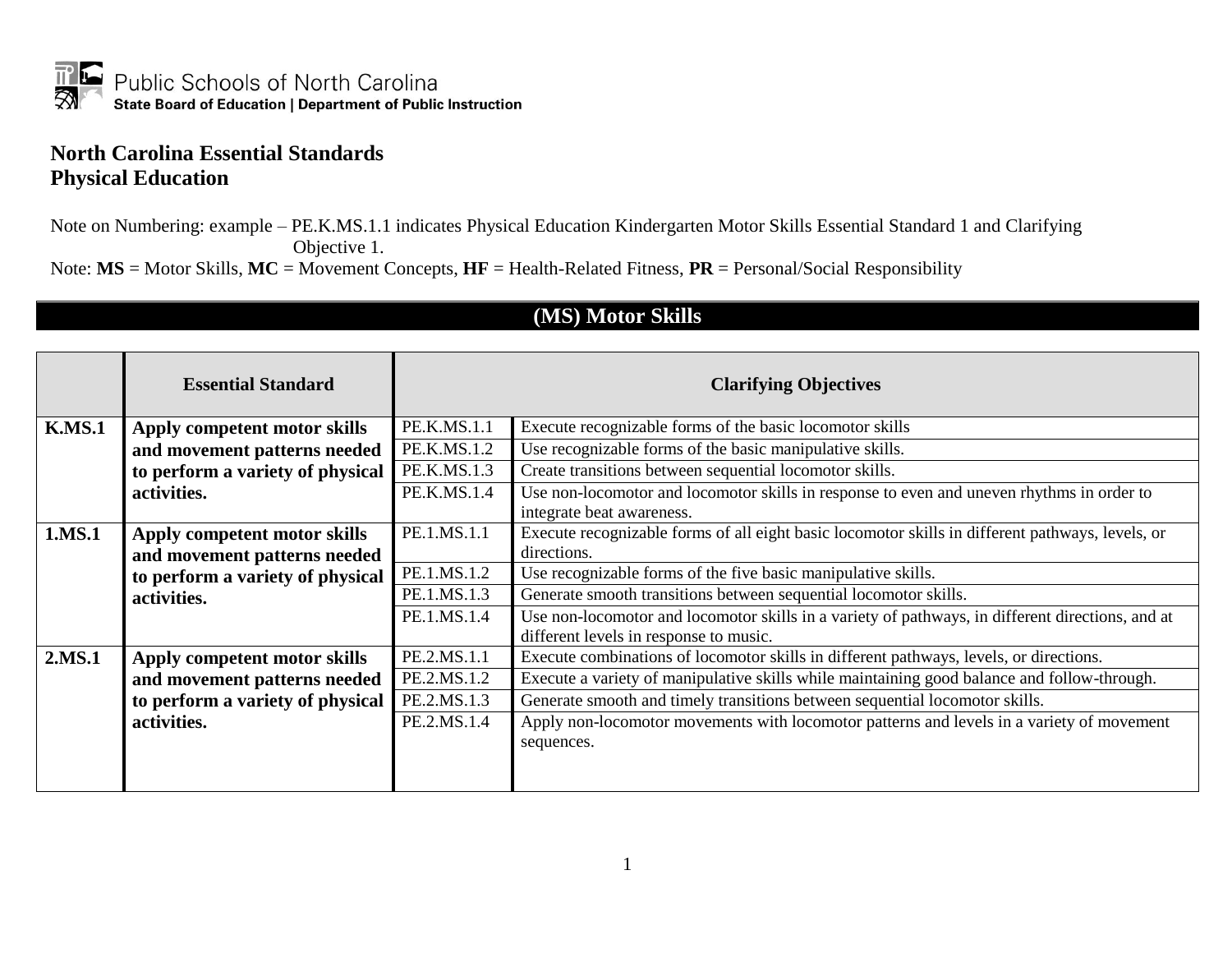|        | <b>Essential Standard</b>                                    | <b>Clarifying Objectives</b> |                                                                                                                                             |
|--------|--------------------------------------------------------------|------------------------------|---------------------------------------------------------------------------------------------------------------------------------------------|
| 3.MS.1 | Apply competent motor skills                                 | PE.3.MS.1.1                  | Execute combinations of simple locomotor skills and manipulative skills.                                                                    |
|        | and movement patterns needed                                 | PE.3.MS.1.2                  | Apply basic manipulative skills while moving/traveling.                                                                                     |
|        | to perform a variety of physical                             | PE.3.MS.1.3                  | Execute mature form when combining locomotor skills with changes in direction.                                                              |
|        | activities.                                                  | PE.3.MS.1.4                  | Use variations of different locomotor skills with rhythmic patters and smooth transitions.                                                  |
| 4.MS.1 | Apply competent motor skills<br>and movement patterns needed | PE.4.MS.1.1                  | Execute combinations of more complex locomotor skills and manipulative skills in various<br>physical activity settings.                     |
|        | to perform a variety of physical                             | PE.4.MS.1.2                  | Create movement skill sequences commonly associated with various sports and activities.                                                     |
|        | activities.                                                  | PE.4.MS.1.3                  | Implement changes in speed during straight, curved, and zigzag pathways to open and close<br>space using locomotor and manipulative skills. |
|        |                                                              | PE.4.MS.1.4                  | Identify tempo in slow and fast rhythms.                                                                                                    |
| 5.MS.1 | Apply competent motor skills<br>and movement patterns needed | PE.5.MS.1.1                  | Execute combinations of more complex locomotor skills and manipulative skills specific to<br>individual, dual, and team activities.         |
|        | to perform a variety of physical<br>activities.              | PE.5.MS.1.2                  | Use increasingly complex skills with power and accuracy.                                                                                    |
|        |                                                              | PE.5.MS.1.3                  | Illustrate mature form in combining locomotor and manipulative skills for traditional and non-<br>traditional activities.                   |
|        |                                                              | PE.5.MS.1.4                  | Create movement sequences that are smooth and fluid and have several different rhythmic<br>patterns.                                        |
| 6.MS.1 | Apply competent motor skills                                 | PE.6.MS.1.1                  | Use some specialized skills that are refined and appropriate for modified game play.                                                        |
|        | and movement patterns needed                                 |                              |                                                                                                                                             |
|        | to perform a variety of physical                             | PE.6.MS.1.2                  | Integrate locomotor and manipulative skills with a partner, in small-group, and in small-sided                                              |
|        | activities.                                                  |                              | game situations.                                                                                                                            |
|        |                                                              | PE.6.MS.1.3                  | Explain the importance of practice to improve skill level.                                                                                  |
|        |                                                              | PE.6.MS.1.4                  | Use movement combinations in rhythmic activities.                                                                                           |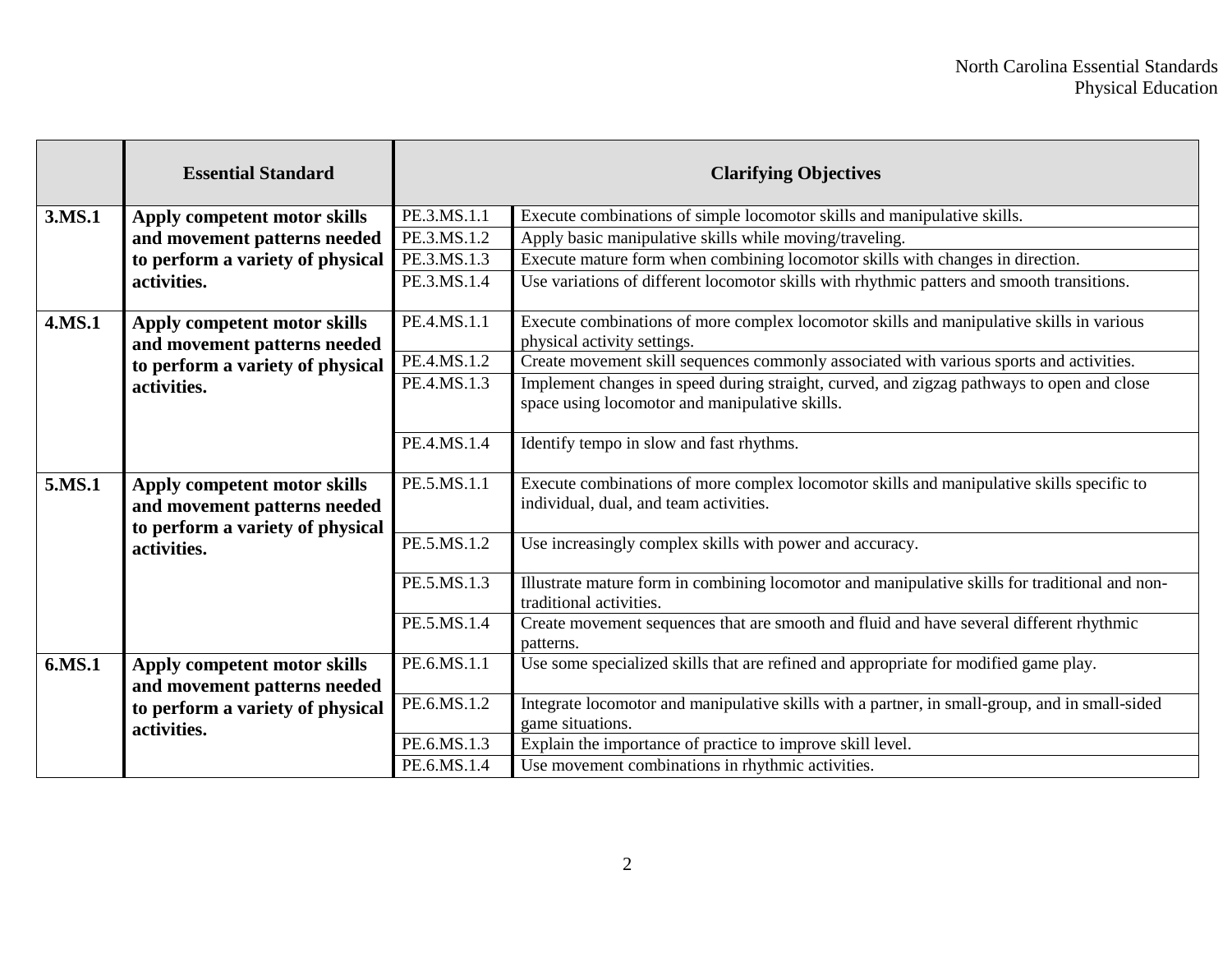|        | <b>Essential Standard</b>                                                                                       |             | <b>Clarifying Objectives</b>                                                                                                                                                                                                                                                                       |
|--------|-----------------------------------------------------------------------------------------------------------------|-------------|----------------------------------------------------------------------------------------------------------------------------------------------------------------------------------------------------------------------------------------------------------------------------------------------------|
| 7.MS.1 | Apply competent motor skills<br>and movement patterns needed<br>to perform a variety of physical<br>activities. | PE.7.MS.1.1 | Execute complex combinations of movements specific to game, sport, or physical activity<br>settings in at least one of the following activities or compositions: aquatics, team sports,<br>individual sports, dual sports, outdoor pursuits, self-defense, dance, or gymnastics.                   |
|        |                                                                                                                 | PE.7.MS.1.2 | Illustrate fundamental motor skills and complex skills that contribute to movement proficiency in<br>small-sided game situations.                                                                                                                                                                  |
|        |                                                                                                                 | PE.7.MS.1.3 | Execute basic offensive and defensive strategies for an invasion game or net/wall activity.                                                                                                                                                                                                        |
|        |                                                                                                                 | PE.7.MS.1.4 | Create movement combinations in rhythmic activities with an emphasis on keeping to the beat of<br>the music.                                                                                                                                                                                       |
| 8.MS.1 | Apply competent motor skills<br>and movement patterns needed<br>to perform a variety of physical<br>activities. | PE.8.MS.1.1 | Execute proficiently some complex combinations of movements specific to game, sport, or<br>physical activity settings in at least two of the following activities or compositions: aquatics,<br>team sports, individual sports, dual sports, outdoor pursuits, self-defense, dance, or gymnastics. |
|        |                                                                                                                 | PE.8.MS.1.2 | Analyze fundamental motor skills and specialized skills that contribute to movement proficiency<br>in small-sided game situations.                                                                                                                                                                 |
|        |                                                                                                                 | PE.8.MS.1.3 | Apply basic strategies and tactics that contribute to successful participation.                                                                                                                                                                                                                    |
|        |                                                                                                                 | PE.8.MS.1.4 | Use movement combinations in rhythmic activities with an emphasis on keeping to the beat of<br>the music.                                                                                                                                                                                          |
| 9.MS.1 | Apply competent motor skills<br>and movement patterns needed<br>to perform a variety of physical<br>activities. | PE.9.MS.1.1 | Use basic and advanced skills to participate proficiently in at least three of the following<br>activities or compositions: aquatics, team sports, individual sports, dual sports, outdoor pursuits,<br>self-defense, dance, or gymnastics.                                                        |
|        |                                                                                                                 | PE.9.MS.1.2 | Apply fundamental motor skills and complex skills needed to participate successfully in at least<br>three lifetime activities.                                                                                                                                                                     |
|        |                                                                                                                 | PE.9.MS.1.3 | Apply information and statistical data about personal and group performance to develop<br>strategies to improve game play or participation in activities.                                                                                                                                          |
|        |                                                                                                                 | PE.9.MS.1.4 | Create movement combinations in rhythmic activities with an emphasis on keeping to the beat of<br>the music.                                                                                                                                                                                       |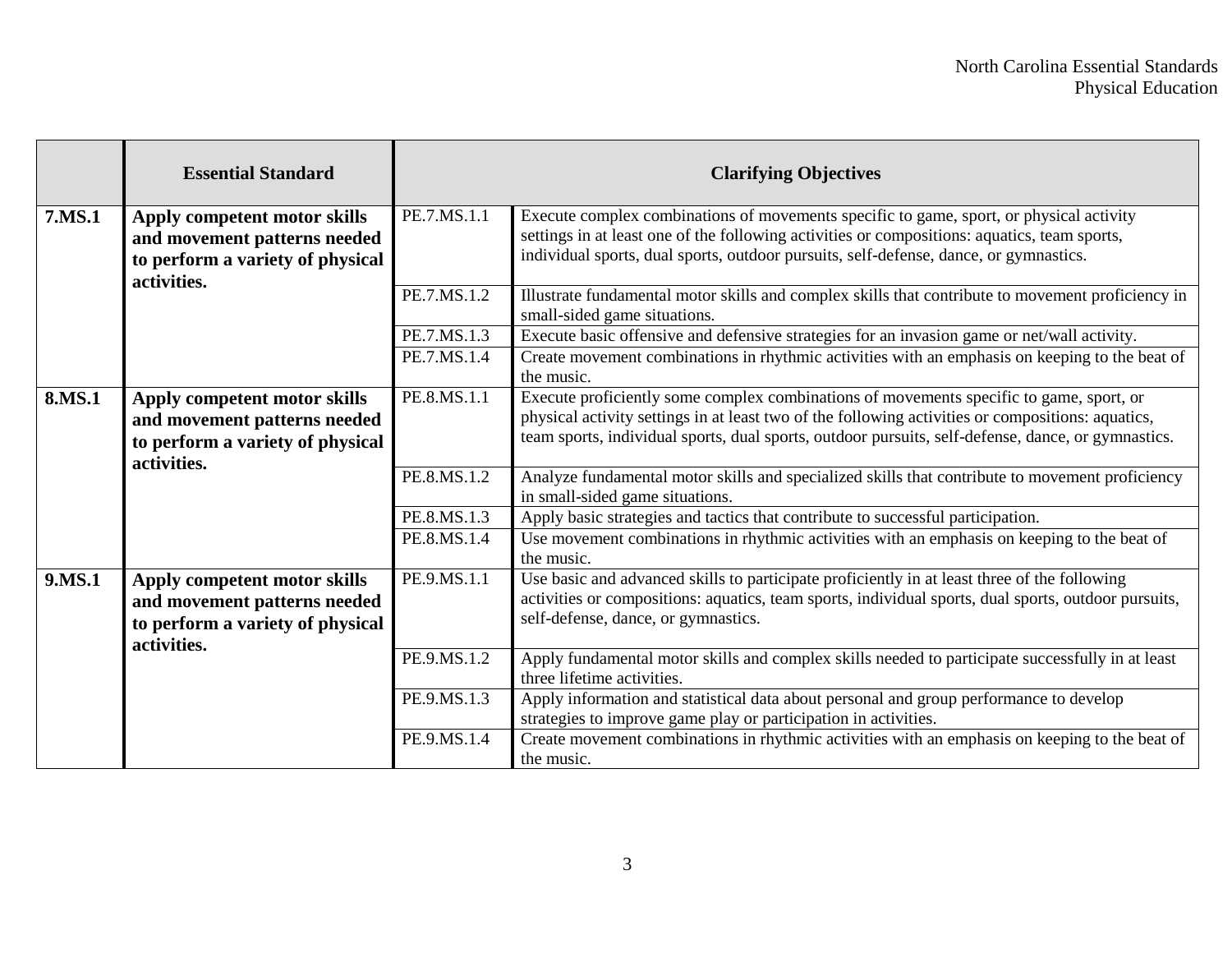## **(MC) Movement Concepts**

|               | <b>Essential Standard</b>   |             | <b>Clarifying Objectives</b>                                                                                      |
|---------------|-----------------------------|-------------|-------------------------------------------------------------------------------------------------------------------|
| <b>K.MC.2</b> | <b>Understand concepts,</b> | PE.K.MC.2.1 | Understand the meaning of words and terms associated with movement.                                               |
|               | principles, strategies, and | PE.K.MC.2.2 | Identify one or more of the essential elements of correct form for the five fundamental                           |
|               | tactics that apply to the   |             | manipulative skills.                                                                                              |
|               | learning and performance of | PE.K.MC.2.3 | Use teacher feedback to improve basic motor performance.                                                          |
|               | movement.                   | PE.K.MC.2.4 | Illustrate activities that increase heart rate.                                                                   |
| 1.MC.2        | <b>Understand concepts,</b> | PE.1.MC.2.1 | Use movement and manipulative skills involving equipment.                                                         |
|               | principles, strategies, and | PE.1.MC.2.2 | Illustrate two or more of the essential elements of correct form for the five fundamental                         |
|               | tactics that apply to the   |             | manipulative skills.                                                                                              |
|               | learning and performance of | PE.1.MC.2.3 | Understand how to use teacher and peer feedback to improve basic motor performance.                               |
|               | movement.                   | PE.1.MC.2.4 | Illustrate activities that increase heart rate and make muscles strong.                                           |
| 2.MC.2        | <b>Understand concepts,</b> | PE.2.MC.2.1 | Use equipment to illustrate multiple movement concepts.                                                           |
|               | principles, strategies, and | PE.2.MC.2.2 | Compare three or more of the essential elements of correct form for the five fundamental                          |
|               | tactics that apply to the   |             | manipulative skills.                                                                                              |
|               | learning and performance of | PE.2.MC.2.3 | Explain the value of feedback in improving motor performance.                                                     |
|               | movement.                   | PE.2.MC.2.4 | Illustrate activities that are associated with three or more of the five components of health-related<br>fitness. |
| 3.MC.2        | <b>Understand concepts,</b> | PE.3.MC.2.1 | Illustrate how practice, attention, and effort are required to improve skills.                                    |
|               | principles, strategies, and | PE.3.MC.2.2 | Integrate the essential elements of correct form for the five fundamental manipulative skills.                    |
|               | tactics that apply to the   | PE.3.MC.2.3 | Evaluate individual skills using a rubric based on critical cues.                                                 |
|               | learning and performance of | PE.3.MC.2.4 | Illustrate a variety of activities that are associated with four or more of the five components of                |
|               | movement.                   |             | health-related fitness.                                                                                           |
|               |                             |             |                                                                                                                   |
|               |                             |             |                                                                                                                   |
|               |                             |             |                                                                                                                   |
|               |                             |             |                                                                                                                   |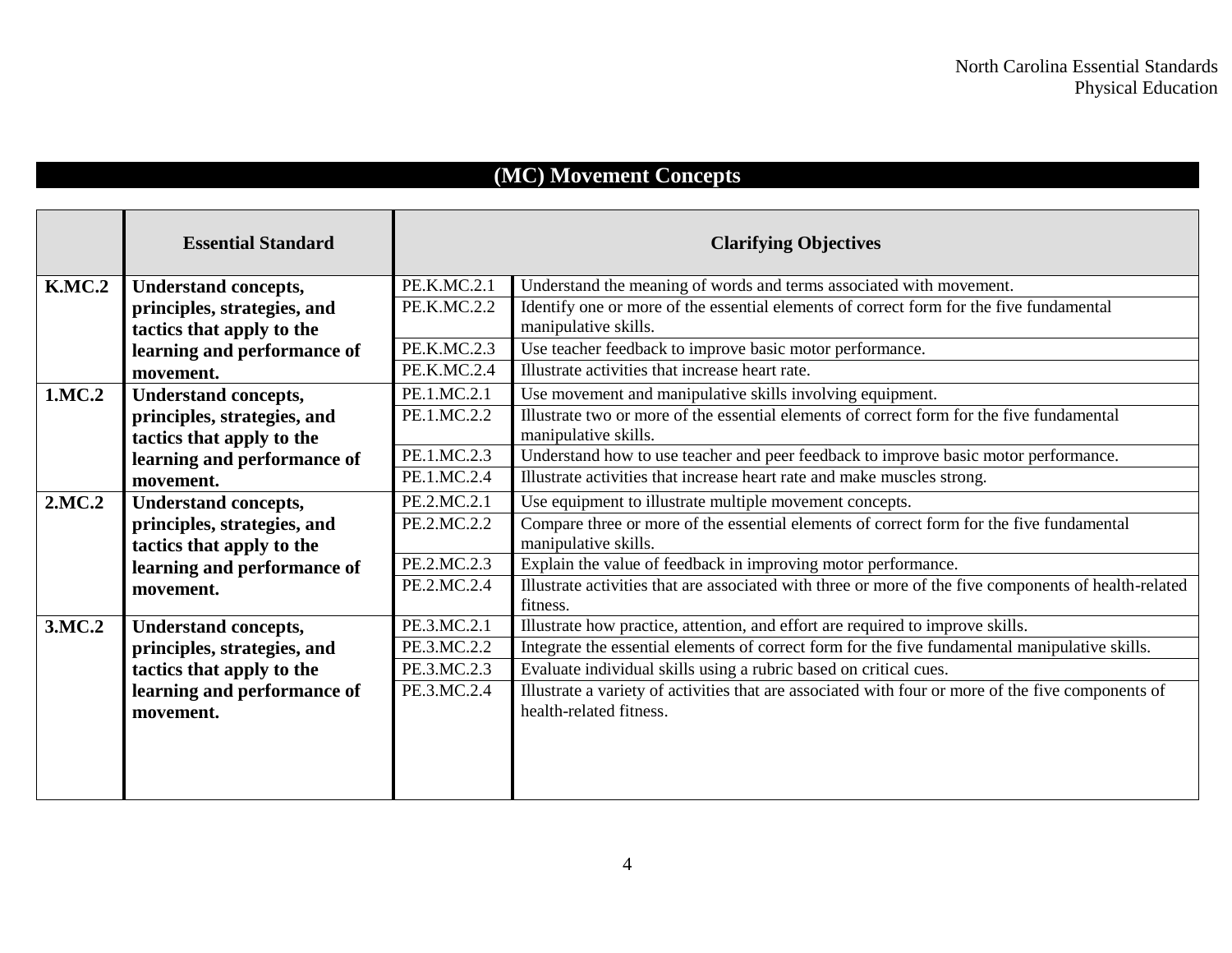|               | <b>Essential Standard</b>   |             | <b>Clarifying Objectives</b>                                                                                            |
|---------------|-----------------------------|-------------|-------------------------------------------------------------------------------------------------------------------------|
| 4.MC.2        | <b>Understand concepts,</b> | PE.4.MC.2.1 | Apply basic concepts of movement to improve individual performance.                                                     |
|               | principles, strategies, and | PE.4.MC.2.2 | Apply elements of form or motor development principles to help others improve their                                     |
|               | tactics that apply to the   |             | performance.                                                                                                            |
|               | learning and performance of | PE.4.MC.2.3 | Evaluate skills in a game situation using a rubric based on critical concepts.                                          |
|               | movement.                   | PE.4.MC.2.4 | Classify examples of health-related fitness into the five components.                                                   |
| 5.MC.2        | <b>Understand concepts,</b> | PE.5.MC.2.1 | Select scientific principles and/or concepts that have an effect on the quality of complex                              |
|               | principles, strategies, and |             | movement.                                                                                                               |
|               | tactics that apply to the   | PE.5.MC.2.2 | Evaluate movement and game skills in order to provide feedback that will lead to improvement.                           |
|               | learning and performance of | PE.5.MC.2.3 | Identify basic offensive and defensive strategies in modified game situations.                                          |
|               | movement.                   | PE.5.MC.2.4 | Analyze the five components of health-related physical fitness in terms of their relationship to<br>various activities. |
| 6.MC.2        | <b>Understand concepts,</b> | PE.6.MC.2.1 | Apply principles of practice and conditioning that enhance movement performance.                                        |
|               | principles, strategies, and | PE.6.MC.2.2 | Explain the mechanics of various skills or sequences of movement to improve performance.                                |
|               | tactics that apply to the   | PE.6.MC.2.3 | Explain when and why to use strategies and tactics within game play.                                                    |
|               | learning and performance of | PE.6.MC.2.4 | Use information from a variety of sources, both internal and external, to guide and improve                             |
|               | movement.                   |             | personal health.                                                                                                        |
| <b>7.MC.2</b> | <b>Understand concepts,</b> | PE.7.MC.2.1 | Apply concepts from other disciplines, such as physics, to movement skills.                                             |
|               | principles, strategies, and | PE.7.MC.2.2 | Contrast information from a variety of sources, both internal and external, in terms of their                           |
|               | tactics that apply to the   |             | relevance to guiding, improving, and modifying performance.                                                             |
|               | learning and performance of |             |                                                                                                                         |
|               | movement.                   | PE.7.MC.2.3 | Apply game strategies and tactics at appropriate times and in appropriate ways.                                         |
|               |                             | PE.7.MC.2.4 | Understand the relationship between one's social life and healthy habits, such as physical                              |
|               |                             |             | activity, nutrition, and sleep.                                                                                         |
|               |                             |             |                                                                                                                         |
|               |                             |             |                                                                                                                         |
|               |                             |             |                                                                                                                         |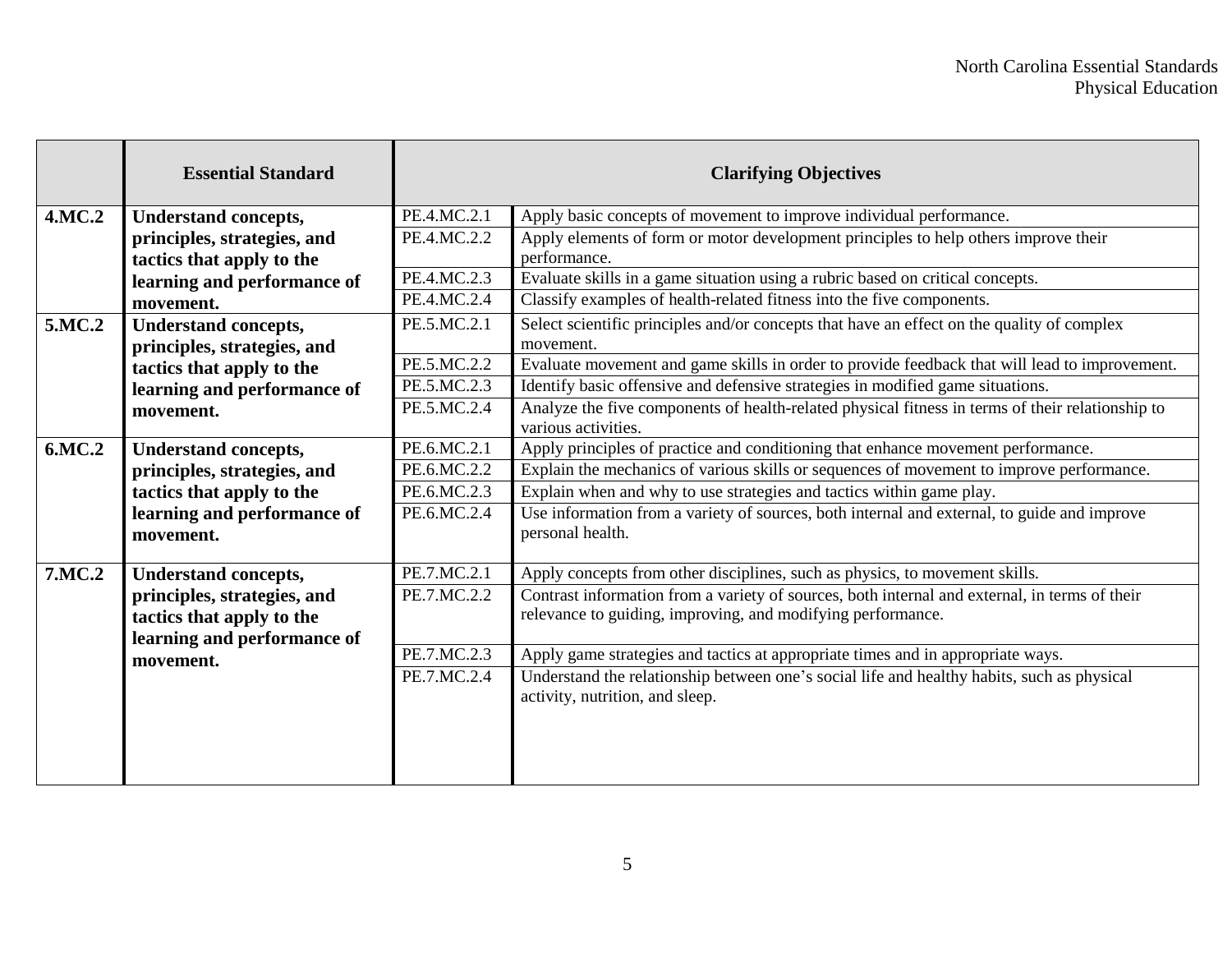|               | <b>Essential Standard</b>                                  | <b>Clarifying Objectives</b> |                                                                                                                                           |
|---------------|------------------------------------------------------------|------------------------------|-------------------------------------------------------------------------------------------------------------------------------------------|
| <b>8.MC.2</b> | <b>Understand concepts,</b><br>principles, strategies, and | PE.8.MC.2.1                  | Integrate increasingly complex discipline-specific knowledge, such as biomechanics, with<br>movement skills.                              |
|               | tactics that apply to the<br>learning and performance of   | PE.8.MC.2.2                  | Compare movement concepts and principles, and critical elements of activity, of performances<br>representing different levels of skill.   |
|               | movement.                                                  | PE.8.MC.2.3                  | Integrate strategies and tactics within game play.                                                                                        |
|               |                                                            | PE.8.MC.2.4                  | Generate complex movement concepts that can be used to refine learned skills and to acquire<br>new advanced skills.                       |
| <b>9.MC.2</b> | <b>Understand concepts,</b><br>principles, strategies, and | PE.9.MC.2.1                  | Create plans for establishing and maintaining lifelong health-enhancing behaviors based on<br>concepts of health, fitness, and nutrition. |
|               | tactics that apply to the                                  | PE.9.MC.2.2                  | Use complex movement principles to evaluate and improve performance.                                                                      |
|               | learning and performance of<br>movement.                   | PE.9.MC.2.3                  | Generate complex movement concepts that can be used to refine learned skills and to acquire<br>new advanced skills.                       |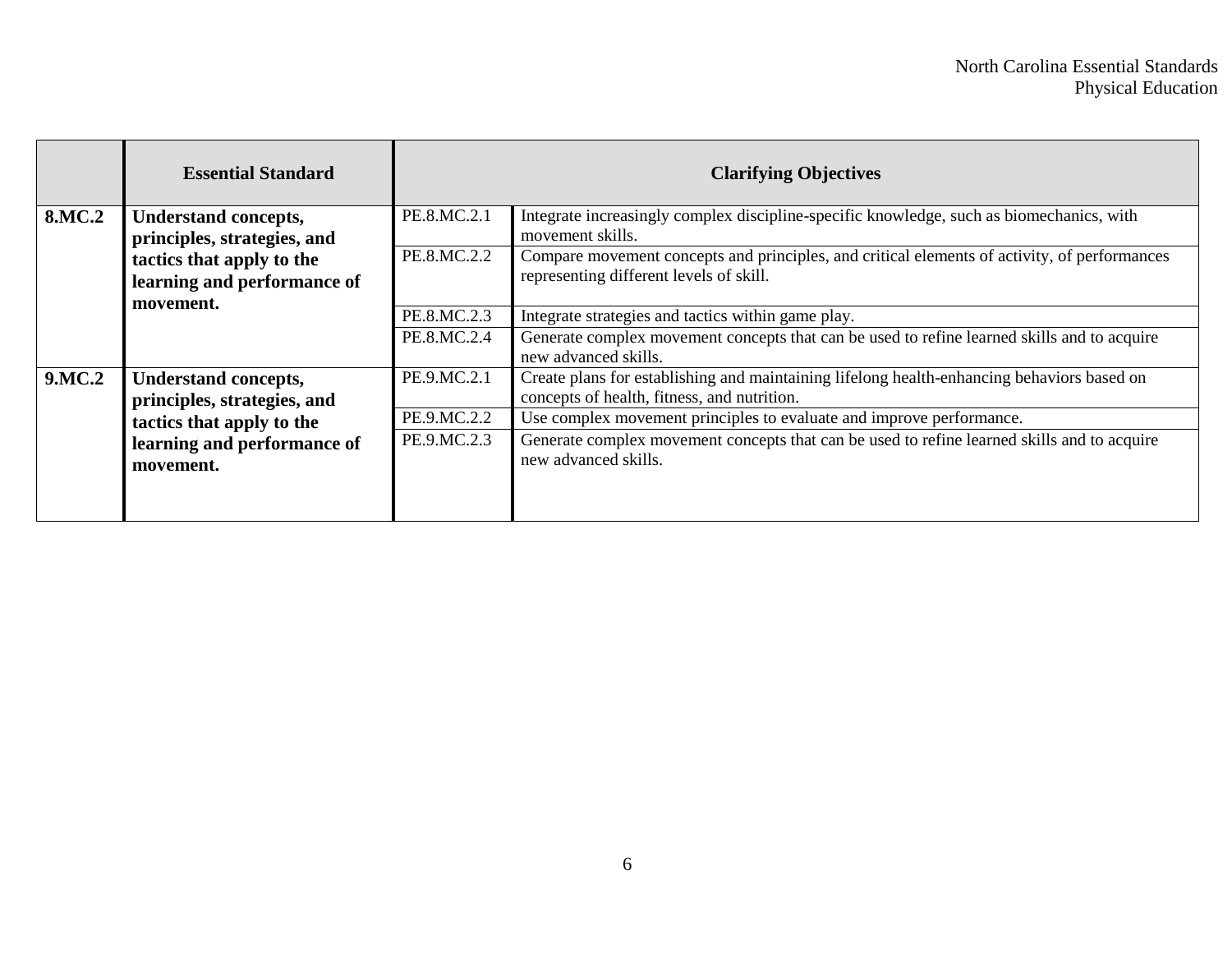## **(HF) Health-Related Fitness**

|               | <b>Essential Standard</b>                                                                                |             | <b>Clarifying Objectives</b>                                                                                                                                          |
|---------------|----------------------------------------------------------------------------------------------------------|-------------|-----------------------------------------------------------------------------------------------------------------------------------------------------------------------|
| <b>K.HF.3</b> | <b>Understand the importance of</b>                                                                      | PE.K.HF.3.1 | Recognize one or more of the five health-related fitness assessments and the associated                                                                               |
|               | achieving and maintaining a                                                                              |             | exercises.                                                                                                                                                            |
|               | health-enhancing level of physical                                                                       | PE.K.HF.3.2 | Identify opportunities for increased physical activity.                                                                                                               |
|               | fitness.                                                                                                 |             |                                                                                                                                                                       |
|               |                                                                                                          | PE.K.HF.3.3 | Select moderate-to-vigorous physical activity (MVPA) and sustain for periods of accumulated                                                                           |
|               |                                                                                                          |             | time.                                                                                                                                                                 |
| 1.HF.3        | <b>Understand the importance of</b>                                                                      | PE.1.HF.3.1 | Recognize two or more of the five health-related fitness assessments and the associated                                                                               |
|               | achieving and maintaining a                                                                              |             | exercises.                                                                                                                                                            |
|               | health-enhancing level of physical                                                                       | PE.1.HF.3.2 | Select physical activities based on one's interests and physical development.                                                                                         |
|               | fitness.                                                                                                 | PE.1.HF.3.3 | Contrast moderate physical activity and vigorous physical activity.                                                                                                   |
| 2.HF.3        | <b>Understand the importance of</b><br>achieving and maintaining a<br>health-enhancing level of physical | PE.2.HF.3.1 | Recognize three or more of the five health-related fitness assessments and the associated<br>exercises.                                                               |
|               | fitness.                                                                                                 | PE.2.HF.3.2 | Identify enjoyable and challenging physical activities that one can do for increasing periods of<br>time without stopping.                                            |
|               |                                                                                                          | PE.2.HF.3.3 | Implement a weekly plan of moderate to vigorous activity that increases breathing and heart rate.                                                                     |
| 3.HF.3        | <b>Understand the importance of</b><br>achieving and maintaining a                                       | PE.3.HF.3.1 | Summarize four or more of the five health-related fitness assessments and the associated<br>exercises.                                                                |
|               | health-enhancing level of physical                                                                       | PE.3.HF.3.2 | Identify enjoyable and challenging physical activities that one can do for increasing periods of                                                                      |
|               | fitness.                                                                                                 |             | time without stopping.                                                                                                                                                |
|               |                                                                                                          | PE.3.HF.3.3 | Implement moderate to vigorous physical activities that increase breathing and heart rate, at least<br>four to seven times each week, for increasing periods of time. |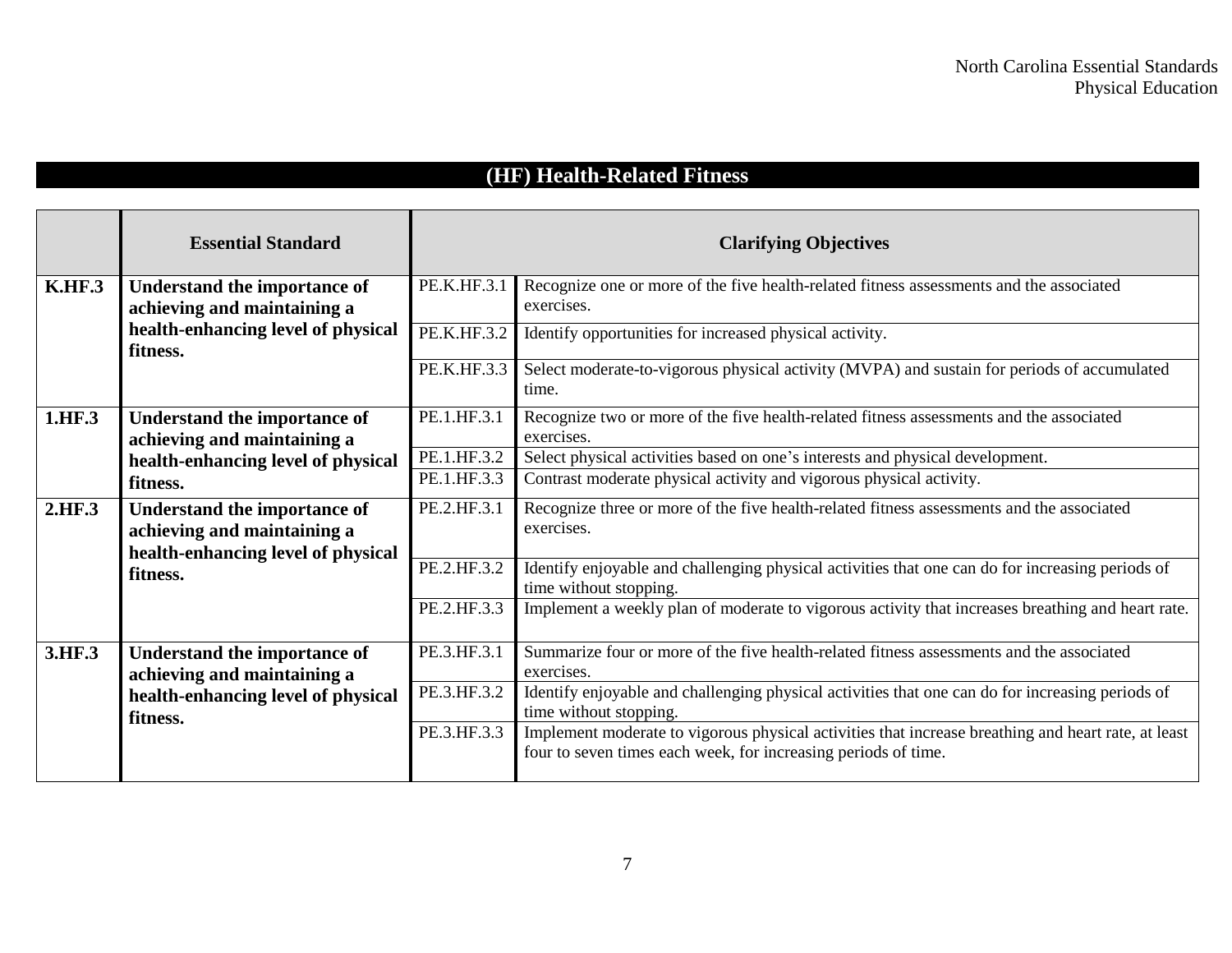|        | <b>Essential Standard</b>                                          | <b>Clarifying Objectives</b> |                                                                                                                                                                                               |
|--------|--------------------------------------------------------------------|------------------------------|-----------------------------------------------------------------------------------------------------------------------------------------------------------------------------------------------|
| 4.HF.3 | <b>Understand the importance of</b><br>achieving and maintaining a | PE.4.HF.3.1                  | Understand why and how to complete a valid and reliable health-enhancing pre- and post-fitness<br>assessment, including monitoring of the heart.                                              |
|        | health-enhancing level of physical                                 | PE.4.HF.3.2                  | Evaluate oneself in terms of the five recommended behaviors for obesity prevention.                                                                                                           |
|        | fitness.                                                           | PE.4.HF.3.3                  | Use physiological indicators to adjust physical activity.                                                                                                                                     |
| 5.HF.3 | <b>Understand the importance of</b><br>achieving and maintaining a | PE.5.HF.3.1                  | Understand how to achieve the gender- and age-related health-related physical fitness standards<br>defined by an approved fitness assessment.                                                 |
|        | health-enhancing level of physical                                 | PE.5.HF.3.2                  | Implement strategies to achieve health-related physical fitness.                                                                                                                              |
|        | fitness.                                                           | PE.5.HF.3.3                  | Select physical activities that develop/maintain each of the five components of health-related<br>fitness.                                                                                    |
| 6.HF.3 | <b>Understand the importance of</b><br>achieving and maintaining a | PE.6.HF.3.1                  | Apply strategies that result in the achievement of gender and age-related standards on approved<br>fitness assessments.                                                                       |
|        | health-enhancing level of physical<br>fitness.                     | PE.6.HF.3.2                  | Use a variety of self-paced aerobic activities, keeping in the appropriate target heart rate<br>zone/perceived exertion levels, including cool-down and appropriate post-activity stretching. |
|        |                                                                    | PE.6.HF.3.3                  | Evaluate personal fitness programs in terms of the basic principles of training.                                                                                                              |
| 7.HF.3 | <b>Understand the importance of</b><br>achieving and maintaining a | PE.7.HF.3.1                  | Use the gender- and age-related health-related physical fitness standards defined by an approved<br>fitness assessment to self evaluate fitness levels.                                       |
|        | health-enhancing level of physical                                 | PE.7.HF.3.2                  | Analyze data to examine the relationship between physical activity and caloric intake.                                                                                                        |
|        | fitness.                                                           | PE.7.HF.3.3                  | Illustrate a variety of training methods.                                                                                                                                                     |
|        |                                                                    |                              |                                                                                                                                                                                               |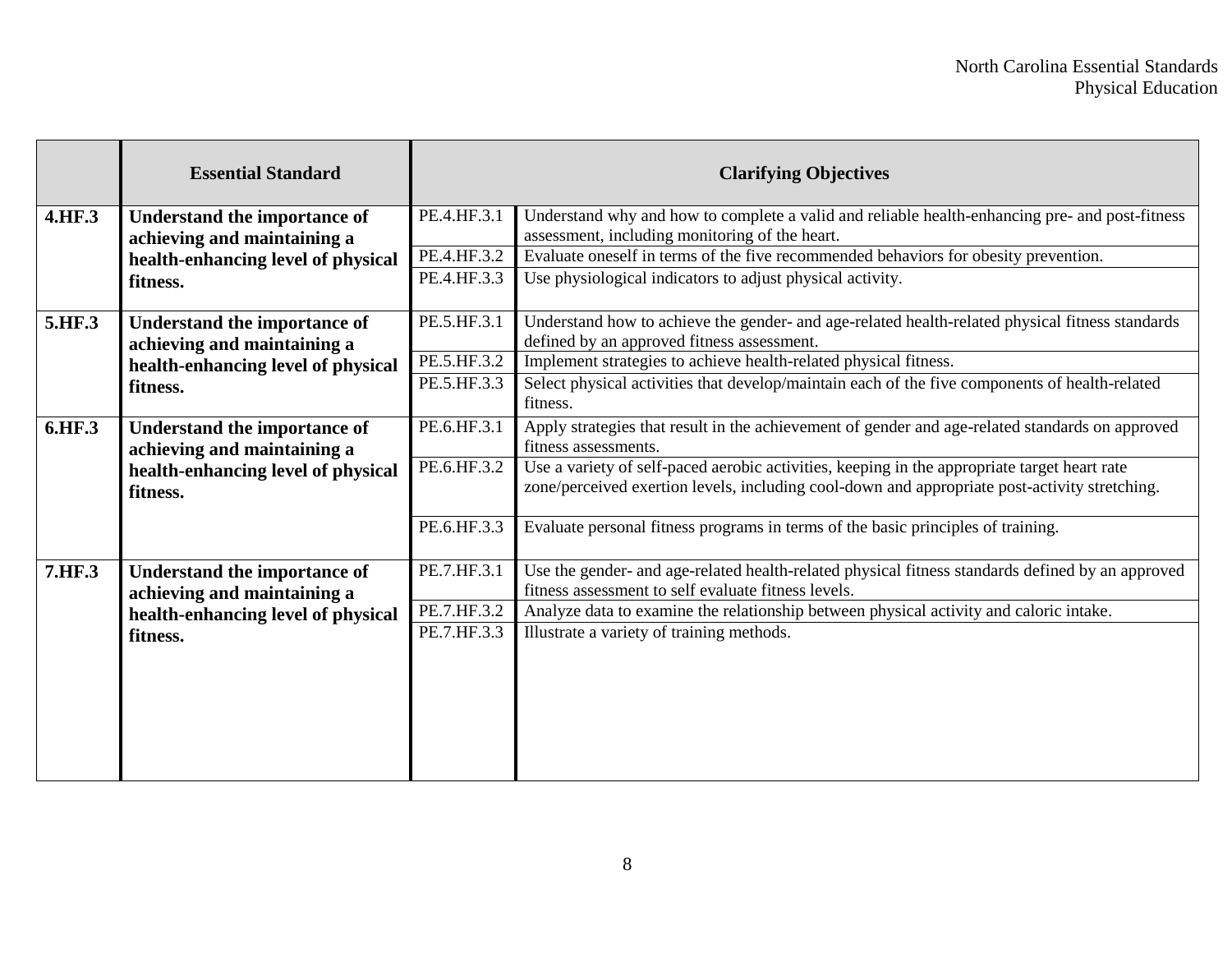|        | <b>Essential Standard</b>                                                                                            |             | <b>Clarifying Objectives</b>                                                                                                                                                |
|--------|----------------------------------------------------------------------------------------------------------------------|-------------|-----------------------------------------------------------------------------------------------------------------------------------------------------------------------------|
| 8.HF.3 | <b>Understand the importance of</b><br>achieving and maintaining a<br>health-enhancing level of physical<br>fitness. | PE.8.HF.3.1 | Evaluate progress toward achieving health-related fitness standards, using the results to make<br>improvements.                                                             |
|        |                                                                                                                      | PE.8.HF.3.2 | Summarize the potential short- and long-term physical, social, and emotional impacts of physical<br>activity as a positive lifestyle choice.                                |
|        |                                                                                                                      | PE.8.HF.3.3 | Use a variety of resources to assess, monitor, and improve personal fitness.                                                                                                |
| 9.HF.3 | <b>Understand the importance of</b><br>achieving and maintaining a<br>health-enhancing level of physical<br>fitness. | PE.9.HF.3.1 | Evaluate personal health-related physical fitness status in terms of cardiovascular endurance,<br>muscular strength, muscular endurance, flexibility, and body composition. |
|        |                                                                                                                      | PE.9.HF.3.2 | Analyze career and occupational opportunities in terms of the required skills, fitness<br>components, and personal interests.                                               |
|        |                                                                                                                      | PE.9.HF.3.3 | Analyze the relationship between the six sports-related components and the five health-related<br>components of fitness.                                                    |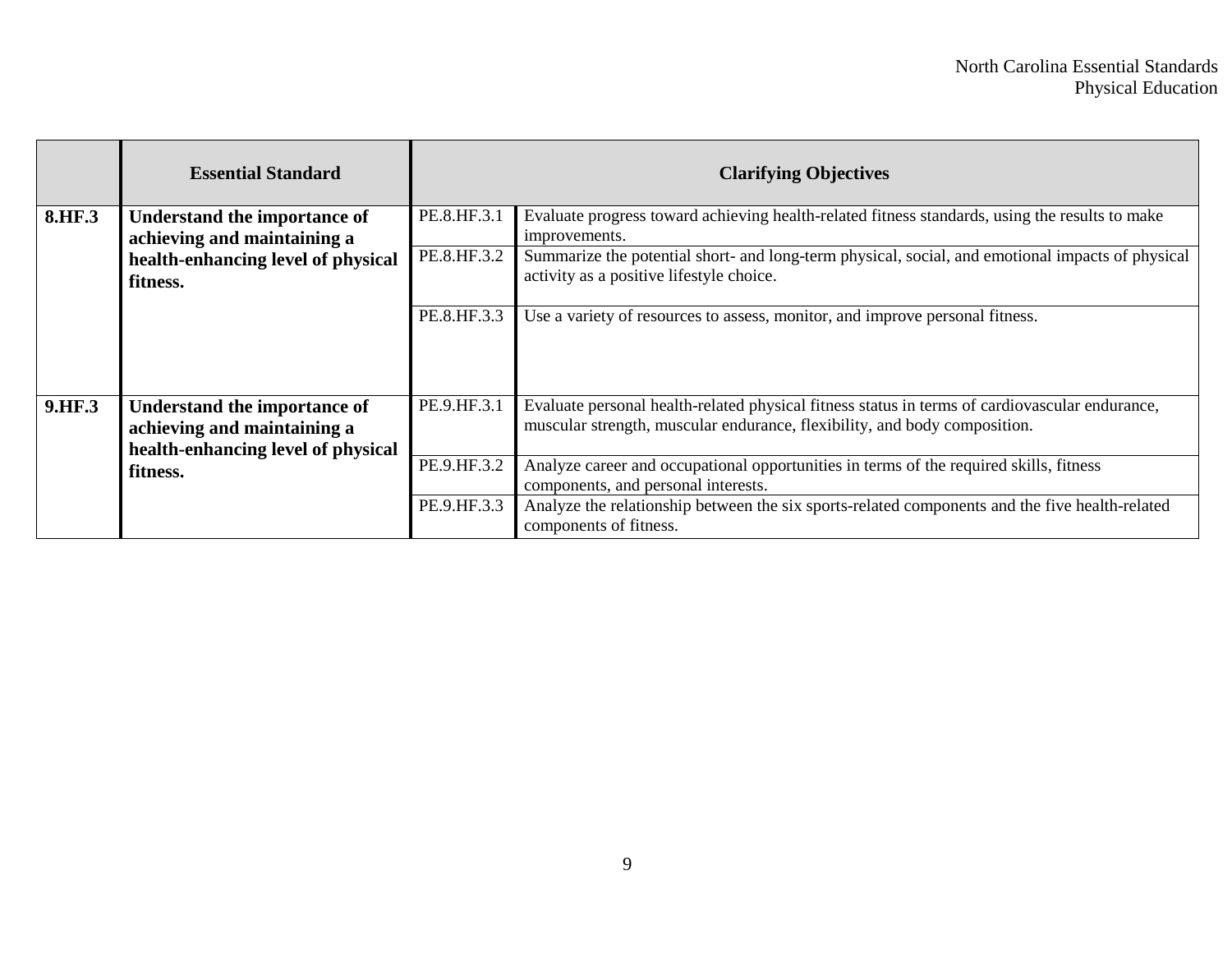## **(PR) Personal/Social Responsibility**

|               | <b>Essential Standard</b>      |             | <b>Clarifying Objectives</b>                                                                   |
|---------------|--------------------------------|-------------|------------------------------------------------------------------------------------------------|
| <b>K.PR.4</b> | Use behavioral strategies that | PE.K.PR.4.1 | Use basic strategies and concepts for working cooperatively in group settings.                 |
|               | are responsible and enhance    | PE.K.PR.4.2 | Understand how social interaction can make activities more enjoyable.                          |
|               | respect of self and others and | PE.K.PR.4.3 | Use safe practices when engaging in physical education activities.                             |
|               | value activity.                |             |                                                                                                |
|               |                                |             |                                                                                                |
| 1.PR.4        | Use behavioral strategies that | PE.1.PR.4.1 | Use basic strategies and concepts for working cooperatively in group settings.                 |
|               | are responsible and enhance    | PE.1.PR.4.2 | Understand how social interaction can make activities more enjoyable.                          |
|               | respect of self and others and | PE.1.PR.4.3 | Use safe practices when engaging in physical education activities.                             |
|               | value activity.                |             |                                                                                                |
| 2.PR.4        | Use behavioral strategies that | PE.2.PR.4.1 | Explain the value of working cooperatively in group settings.                                  |
|               | are responsible and enhance    | PE.2.PR.4.2 | Summarize the benefits of positive social interaction to make activities more enjoyable.       |
|               | respect of self and others and | PE.2.PR.4.3 | Use safe practices when engaging in physical education activities with little or no prompting. |
|               | value activity.                |             |                                                                                                |
| 3.PR.4        | Use behavioral strategies that | PE.3.PR.4.1 | Use self-control to demonstrate personal responsibility and respect for self and others.       |
|               | are responsible and enhance    | PE.3.PR.4.2 | Use cooperation and communication skills to achieve common goals.                              |
|               | respect of self and others and | PE.3.PR.4.3 | Explain the importance of working productively with others.                                    |
|               | value activity.                |             |                                                                                                |
| 4.PR.4        | Use behavioral strategies that | PE.4.PR.4.1 | Use self-control through structure, expectations, and engagement to demonstrate personal       |
|               | are responsible and enhance    |             | responsibility and respect for self and others.                                                |
|               | respect of self and others and | PE.4.PR.4.2 | Use cooperation and communication skills to achieve common goals.                              |
|               | value activity.                | PE.4.PR.4.3 | Understand the importance of culture and ethnicity in developing self-awareness and working    |
|               |                                |             | productively with others.                                                                      |
|               |                                |             |                                                                                                |